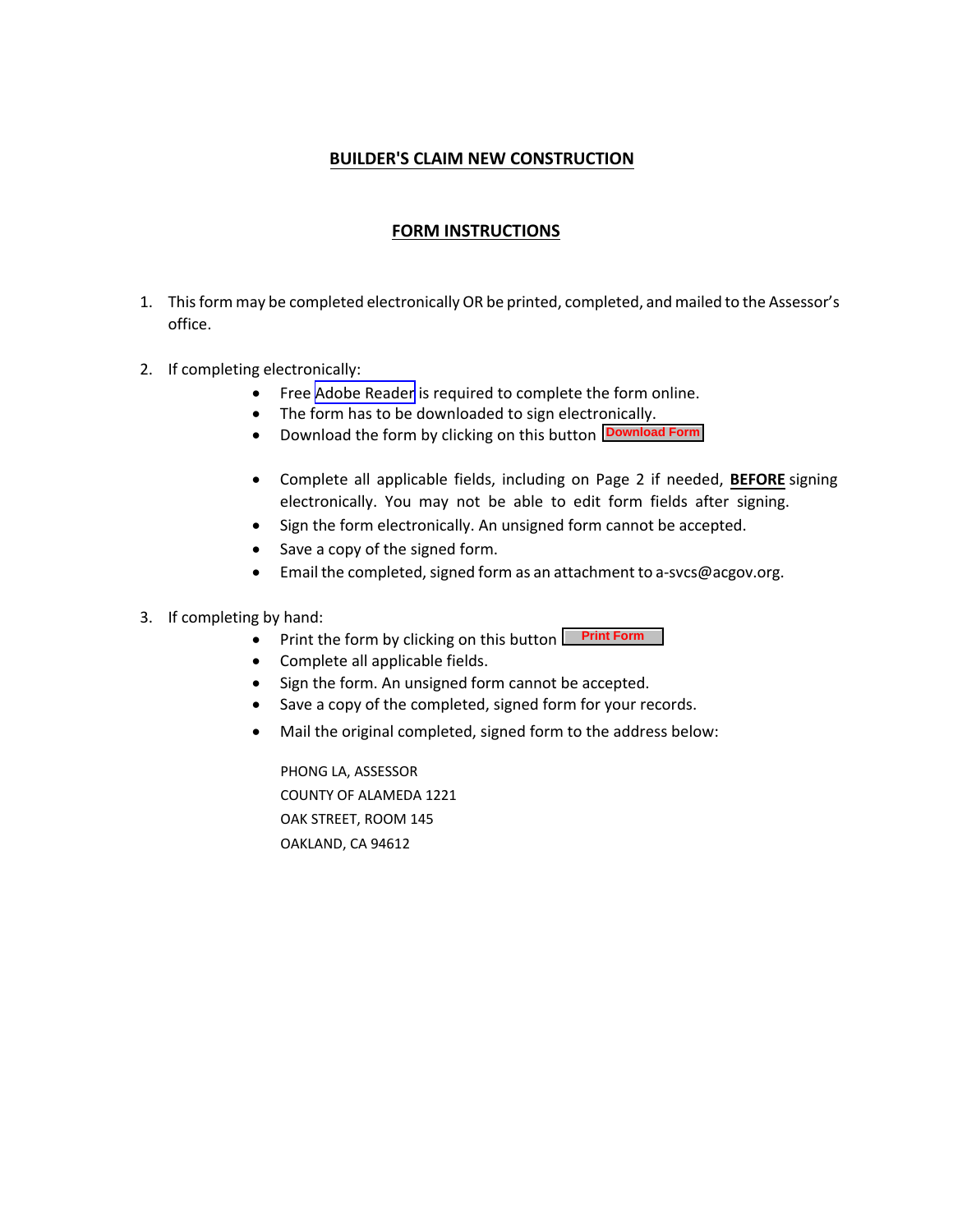

**2)),&(2) \$66(6625 COUNTY OF ALAMEDA** 1221 Oak Street, Room 145, County Adminisration Building **Oakland, California 94612-4288** (510) 272-3787 / FAX (510) 272-3803  **PHONG LA ASSESSOR** 

## BUILDER'S CLAIM FOR NEW CONSTRUCTION EXCLUSION FROM SUPPLEMENTAL ASSESSMENT

THIS FORM MUST BE FILEDWITH THE ASSESSOR PRIOR TO, OR WITHIN 30 DAYS AFTER, COMMENCEMENTOF CONSTRUCTlON. PLEASE MAILTHIS FORM TO:

PHONG LA ASSESSOR, COUNTY OF ALAMEDA 1221 OAK STREET #145 OAKLAND, CA 94612-4288

| <b>FOR ASSESSOR'S USE ONLY</b> |
|--------------------------------|
| <b>Received</b>                |
| Approved ___                   |
| Denied _                       |
| <b>Reason for Denial</b>       |
|                                |
|                                |
| <b>Input Date</b>              |

In the space below, enter your name and correct mailing address:

|      |                       |                                                                               | TELEPHONE NO. (Between 8:00 a.m and 5:00 p.m.) _________________________________ |
|------|-----------------------|-------------------------------------------------------------------------------|----------------------------------------------------------------------------------|
|      |                       | List Assessor's Parcel Number(s), address, and description of property below: |                                                                                  |
| APN. | TRACT # LOT # ADDRESS |                                                                               | <b>PROPERTY TYPE</b>                                                             |

(Use additional space on reverse side, if necessary.) RecordationDate of Tract required if APN not used above

#### **STATEMENT**

I am the owner of the property described herein on which construction will or has commenced on *<sup>1</sup>* and therefore claim the new construction exclusion from Supplemental Assessment provided by Section 75.12 of the California Revenue and Taxation Code.

Icurrently offer, or intend to offer, the propertyfor sale or other change in ownership and do not intendto rent, lease, occupy, or otherwise use the property, except as a model home or other use as is incidental to an offer for a change of ownership.

I understand that this exlusion shall not preclude the reassessment of any such property on the regular assessment roll for the January 1 lien date.

I CERTIFY (OR DECLARE) UNDER PENALTYOF PERJURY UNDERTHE LAWS OFTHE STATE OF CALIFORNIA THAT THE FOREGOING STATEMENTS ARE TRUE AND CORRECT.

SIGNED

**2ZQHURU&RUSRUDWH2IILFHU 3OHDVH3ULQW1DPH**& **7LWOH**

Date:

Only the owner or a co-owner of the above described property (including a purchaser under contract of sale) or his legal representative may sign.